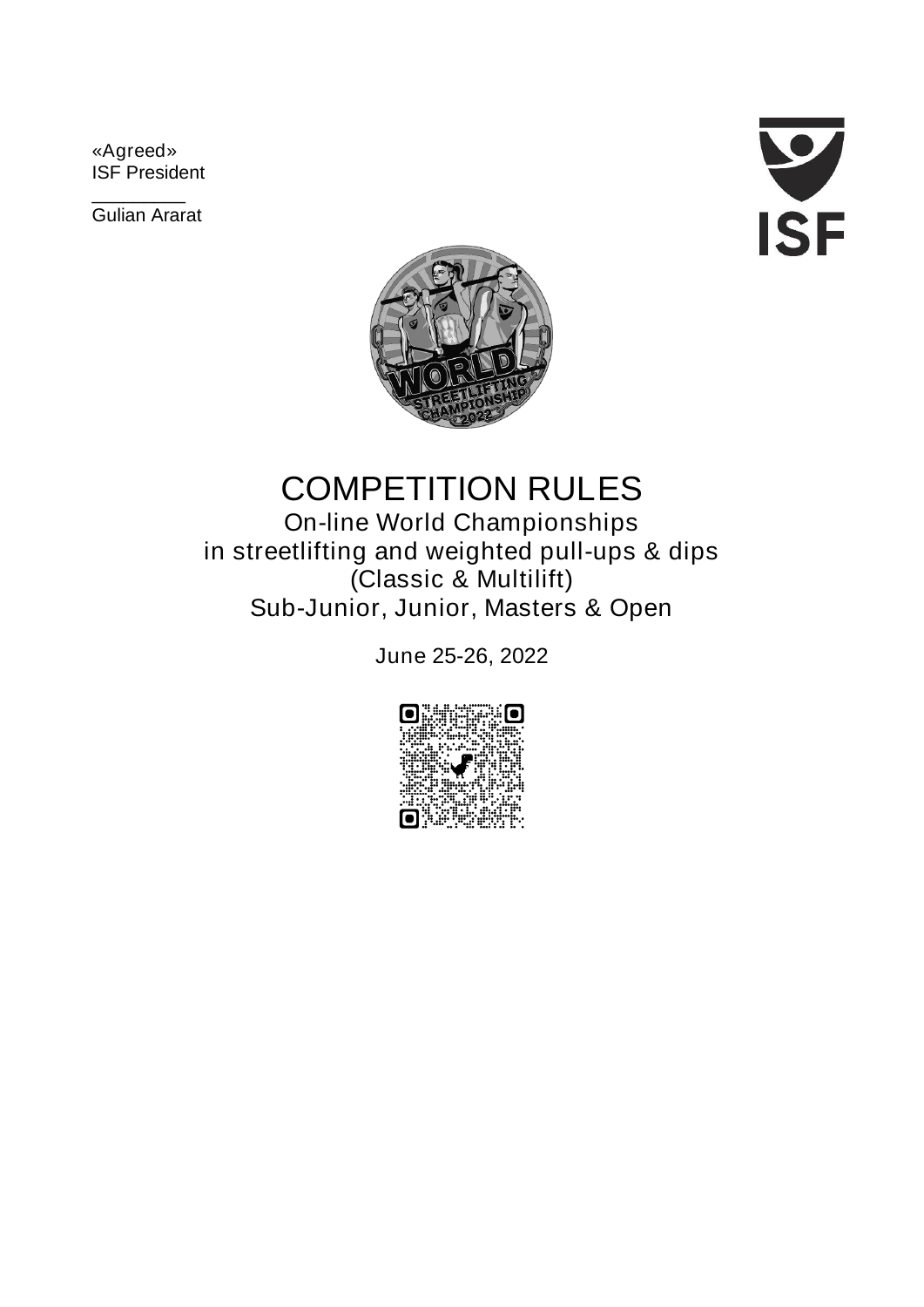- **1. The goals and objectives:**
- **Development and popularization of streetlifting in the world;**
- **Fixing World Record according to ISF;**
- **Rallying athletes from different countries and training of the teamwork spirit;**
- **Identify of the strongest team;**
- **Formation of the prestige of sports and, in a result, formation of the prestige of healthy lifestyle.**

## **2. Management of Championship.**

**Broad guide will be taken by International Streetlifting Federation (hereinafter ISF), the direct organization of the competition is carried out by the Euro Streetlifting Federation (hereinafter EUSF) together with national ISF representatives in the Netherlands and Kazakhstan.**

## **3. Dates and Places.**

**Date: June 25-26, 2022.** 

**Venues:** 

- **BAANWEG 28, 3844 KS HARDERWIJK, NETHERLANDS**
- **ABYIA (EURASIA) AVENUE 236, URALSK, KAZAKHSTAN**

**The schedule of weighing and lifting will be based on preliminary applications and will be available from June 16, 2022 on the official website of the federation: https://streetlifting.world/blog/event/isf-open-world-streetlifting-championships-2022/.** 

## **4. Rules, referees.**

**The championship will be held according to the ISF Technical Rules. Read them on our website: [https://streetlifting.world/rules/.](https://streetlifting.world/rules/)** 

**Only certificated referees by ISF are allowed. The referee should have appropriate clothing (white shirt, dark pants) and the appropriate referee category. All athletes (regardless of their location) will be judged by a single referee's team remotely via online video broadcast**

**Head Referee & Chairman of the Referee of Appeal:**

- **– Gulian Ararat/ international referee category.**
- **Head Secretary:**
	- **– Morozov Maksim/ international referee category.**



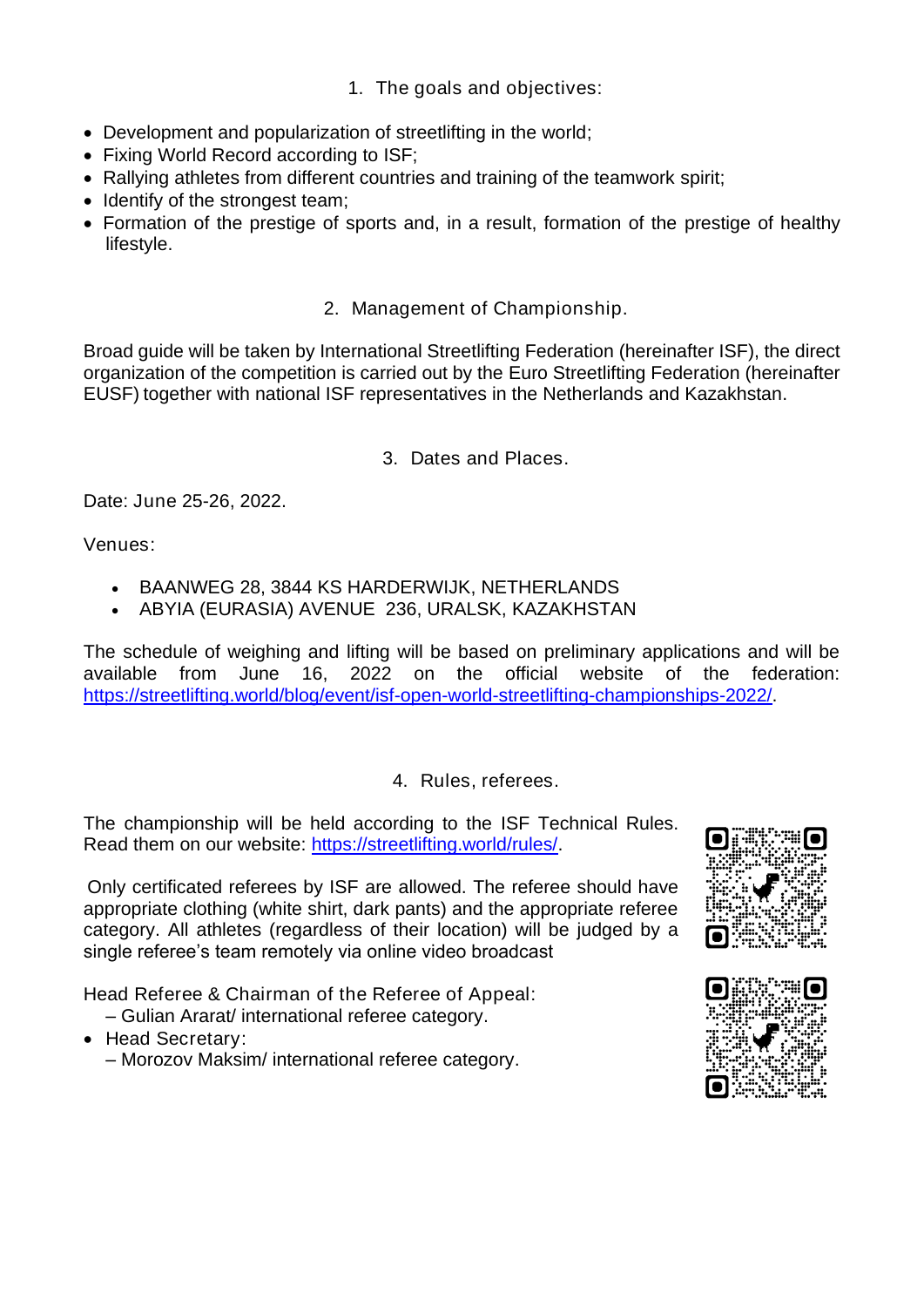**4.1. Divisions:**

- **a) Classic Streetlifting (here in after Classic):**
	- **Pull-up;**
	- **Dip;**
	- **Total (pull-up + dip).**
- **b) Multilift Streetlifting (here in after Multilift):**
	- **Men's divisions:**
		- **pull-ups with 8 kg (sub-juniors);**
		- **pull-ups with 16 kg (sub-juniors, juniors, masters);**
		- **pull-ups with 24 kg (open - amateurs);**
		- **pull-ups with 32 kg (open - professionals);**
		- **dips with 16 kg (sub-juniors);**
		- **dips with 24 kg (sub-juniors, juniors, masters);**
		- **dips with 32 kg (open - amateurs);**
		- **dips with 48 kg (open - professionals);**
		- **total 8 kg - 16 kg\* (sub-juniors);**
		- **total 16 kg - 24 kg\* (sub-juniors, juniors, masters);**
		- **total 24 kg - 32 kg\* (open - amateurs);**
		- **total 32 kg - 48 kg\* (open - professionals).**
	- **Women's divisions:**
		- **pull-ups with 8 kg (sub-juniors, juniors, masters);**
		- **pull-ups with 12 kg (open);**
		- **dips with 12 kg (sub-juniors, juniors, masters);**
		- **dips with 16 kg (open);**
		- **double-exercises 8 kg - 12 kg\* (sub-juniors, juniors, masters);**
		- **double-exercises 12 kg - 16 kg\* (open).**

**\* The organizers have the right to adjust the program of the competition.**

**4.2. Weight classes:**

#### **Women:**

- **44,0 kg (to 44,0 kg) – for sub-juniors only**
- **48,0 kg (from 44,01 to 48 kg)**
- **52,0 kg (from 48,01 to 52,0 kg)**
- **56,0 kg (from 52,01 to 56,0 kg)**
- **60,0 kg (from 56,01 to 60,0 kg)**
- **67,5 kg (from 60,01 to 67,5 kg)**
- **67,5 kg + (from 67.51 and highest)**

**Men:** 

- **52,0 kg (to 52,0 kg) – for sub-juniors only**
- **56,0 kg (from 52,01 to 56,0 kg)**
- **60.0 kg (from 56.01 to 60 kg)**
- **67,5 kg (from 60.01 to 67,5 kg)**
- **75,0 kg (from 67,51 to 75.0 kg)**
- **82,5 kg (from 75.01 to 82.5 kg)**
- **90,0 kg (from 82,51 to 90.0 kg)**
- **100.0 kg (from 90,01 to 100.0 kg)**
- **110.0 kg (from 100,01 to 110.0 kg)**
- **125.0 kg (from 110,01 to 125.0 kg)**
- **140 kg (from 125.01 to 140,0 kg)**
- **140.0 kg + (from 140.01 and highest)**

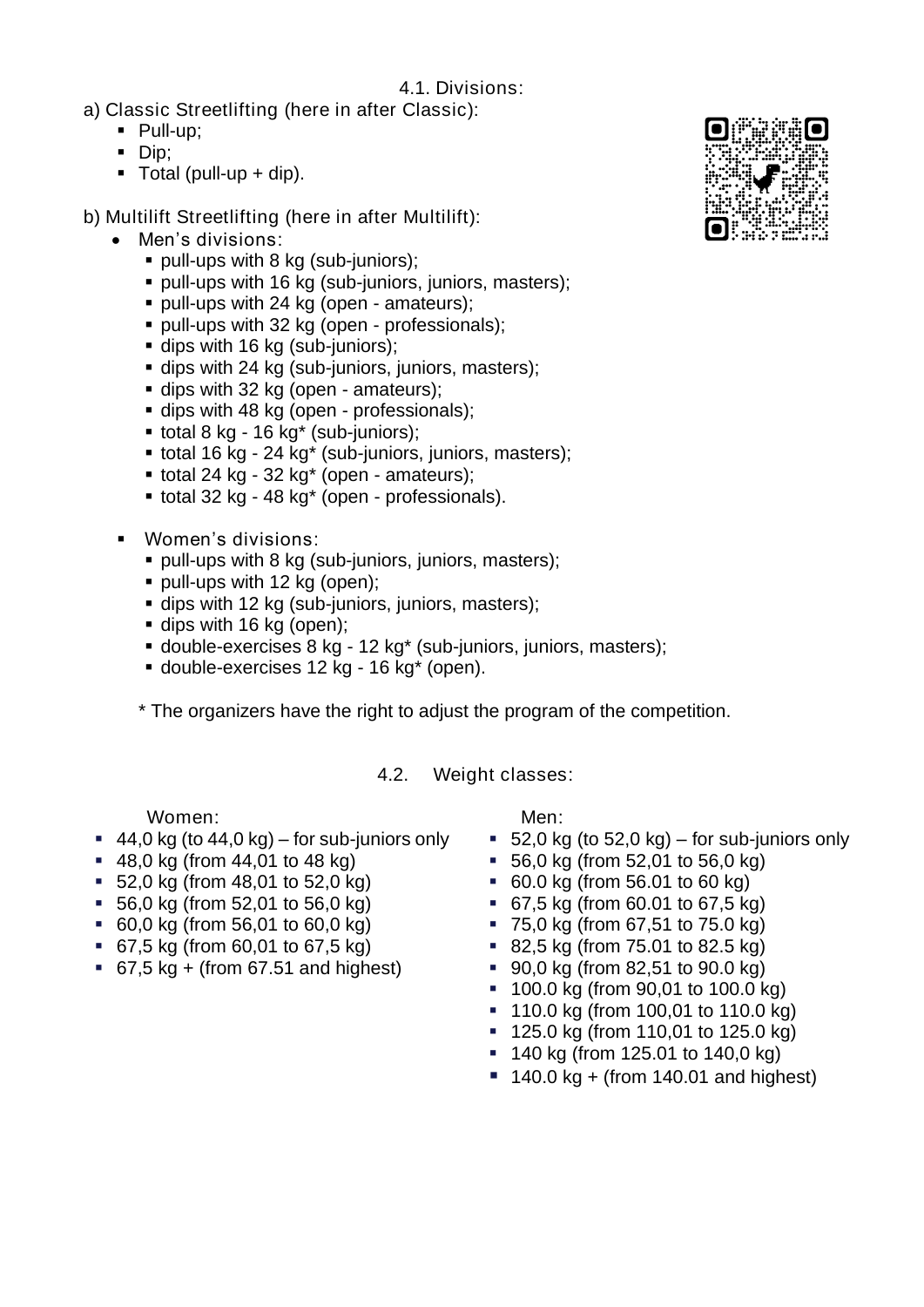## **4.3. Age classes:**

| Men:         |                   |                          |
|--------------|-------------------|--------------------------|
| Ŋ.           | <b>Classes</b>    | Age                      |
| 1            | Sub-juniors       | 13 - 17 y.o. (inclusive) |
| $\mathbf{2}$ | <b>Juniors</b>    | 18 - 22 y.o. (inclusive) |
| 3            | Open              | 13 y.o. and older        |
| 4            | <b>Masters M1</b> | 40 - 44 y.o. (inclusive) |
| 5            | <b>Masters M2</b> | 45 - 49 y.o. (inclusive) |
| 6            | <b>Masters M3</b> | 50 - 54 y.o. (inclusive) |
| 7            | <b>Masters M4</b> | 55 - 59 y.o. (inclusive) |
| 8            | <b>Masters M5</b> | 60 - 69 y.o. (inclusive) |
| 8            | <b>Masters M6</b> | 70 y.o. and older        |

#### **Women:**

| y.           | <b>Classes</b>     | Age                      |
|--------------|--------------------|--------------------------|
|              | <b>Sub-Juniors</b> | 13 - 17 y.o. (inclusive) |
| $\mathbf{2}$ | <b>Juniors</b>     | 18 - 22 y.o. (inclusive) |
| 3            | Open               | 13 y.o. and older        |
| 4            | <b>Masters M1</b>  | 40 - 44 y.o. (inclusive) |
| 5.           | <b>Masters M2</b>  | 45 - 49 y.o. (inclusive) |
| 6            | <b>Masters M3</b>  | 50 y.o. and older        |

- **It is allowed to count the successful attempts from the following age categories Subjuniors, Juniors, M1, M2, M3, M4, M5 and M6 into Open age class.**
- **The Head Referee has the right to adjust the number of nominations in accordance with the submitted applications.**

### **5. Participants.**

### **5.1. Preliminary Rounds**

**Athletes from all countries of the world are allowed to participate in ISF competitions only if they successfully pass the online test for knowledge of the ISF Rules - <https://forms.gle/3wrBLn2J8SebbYfE9>**.

### **5.2. Age restriction**

**Athletes older than 13 years old are allowed to take part in competitions. Athletes who are under the age of 18 at the time of the competition may take part in them only with the written consent of the parents or the legal representative of the child, in the prescribed form: [https://streetlifting.world/documents/.](https://streetlifting.world/documents/)** 

**Athletes of this age group are allowed to participate in competitions only with a coach or parents or their legal representatives.**

### **5.3. Equipment**

**Equipment and uniforms of athletes must comply with the ISF Rules. Athletes who do not perform with the requirements on equipment and uniforms are not allowed to the platform.**

### **5.4. Insurance**

**Every athlete has to consult with his doctor before taking part in competitions. All athletes perform at their own risk, realizing that they could be seriously injured.** 

**Organizers are not responsible for health of the athletes, as well as risks associated with the trauma.**

## **5.5. Travel and accommodation of participants**

**All expenses on sending and accommodation of participants of the tournament are holding by participants.**



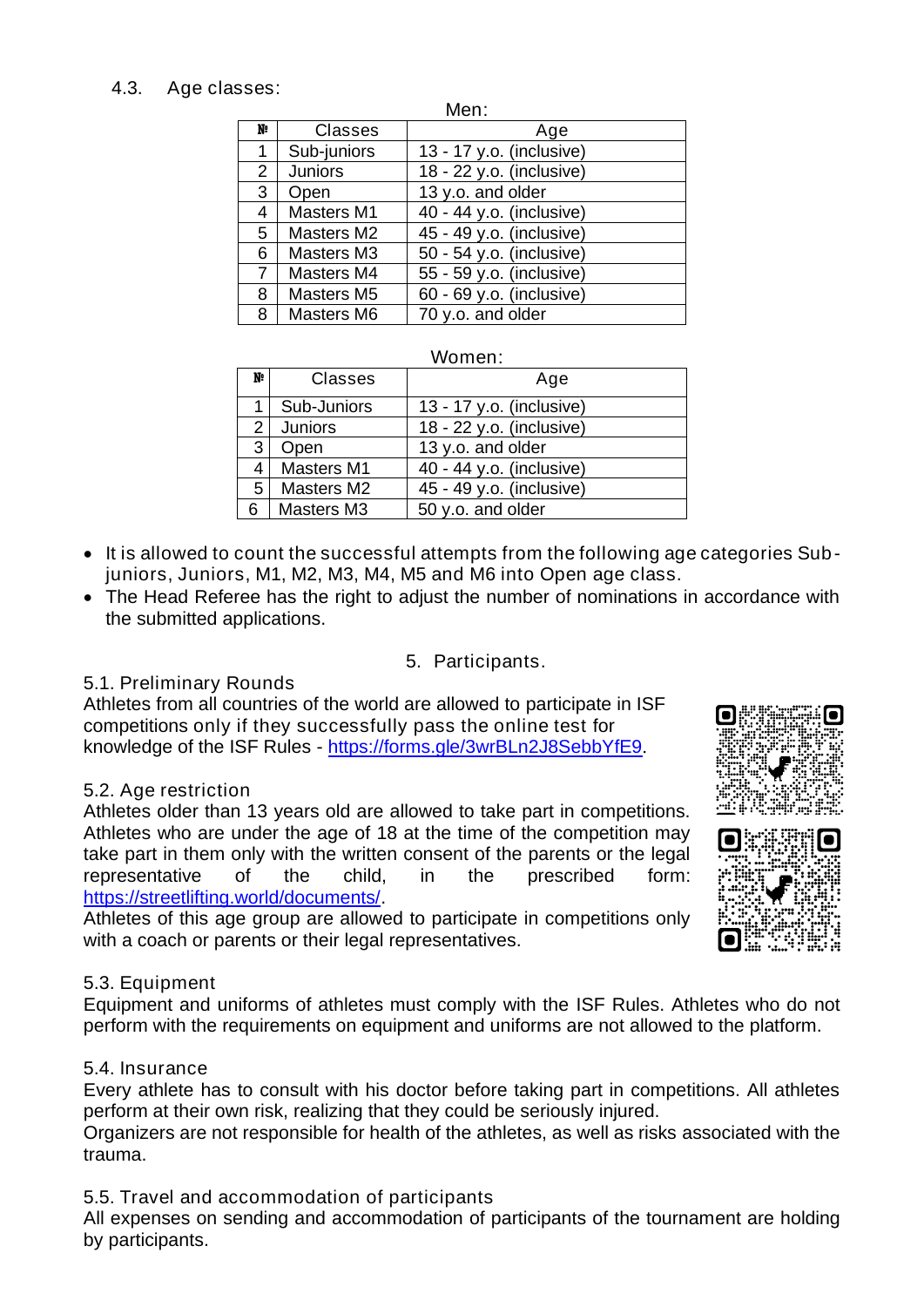**6. Personal rewarding.**

**Athletes, who take first three places in each age and weight class, get the exclusive medals and diplomas.** 

**Absolute rewarding is held in all age classes, by ISF Technical Rules, and calculates if there are 7 or more participants in combined age class among men, and 5 or more among women.** 

**Winners and prizewinners of absolute category get exclusive medals, diplomas, cups and valuable prizes with sponsor help.**

**All awardees or their representatives have to be on awarding ceremony. In other way giving the prizes are not guaranteed.**

**7. Team organization and application rule.**

**To apply the team the captains, have to send an application form before June 15, 2022 to e-mail [info@streetlifting.world.](mailto:info@streetlifting.world) The application you can take on the official website: [https://streetlifting.world/for-teams/.](https://streetlifting.world/for-teams/)** 



**It is impossible to change something after June 15, 2022. Regardless of whether an athlete performs in the individual competition or for the team, for each separately, athletes must be submitted online application.**

- **8. Team rewarding.**
- **Number of participants is not limited but not less than 5.**
- **Each team must indicate an official represent of team – Team Captain.**

**The team points are calculated and the winner is determined according to the ISF Technical Rules.**

**Team points are awarded as follows: 12, 9, 8, 7, 6, - for the first five places in any weight category. Every next athlete who has finished the competition and who has collected the total amount receives 1 point. Team points are awarded according to eight best results.** 

**At the end of the competition, the captains of the teams must submit the file with the best nominations to the Head Secretary of the competition. The score of team points must be download on the official website: [https://streetlifting.world/for-teams/.](https://streetlifting.world/for-teams/)**

**The winning teams gets cups, diplomas, and any valuable prizes if any sponsor help is occurred.**

**9. Entry form and payments.**

• **Preliminary applications are NECESSARY.**

**The application deadline is June 15, 2022 (inclusive). Online registration form on official website: [https://streetlifting.world/online](https://streetlifting.world/online-registration/)[registration/](https://streetlifting.world/online-registration/)**

## **Entry fee:**

- **One nomination = 56 € (Netherlands), 28000** ₸ **(Kazakhstan). Two nominations and more - you get a 20% discount on the total amount of contributions.**
- **Fines:**

**Athletes who want to correct the nominations and / or their number directly on the day of weighing and registering pay a fine = 20 € (Netherlands), 10000** ₸ **(Kazakhstan)**

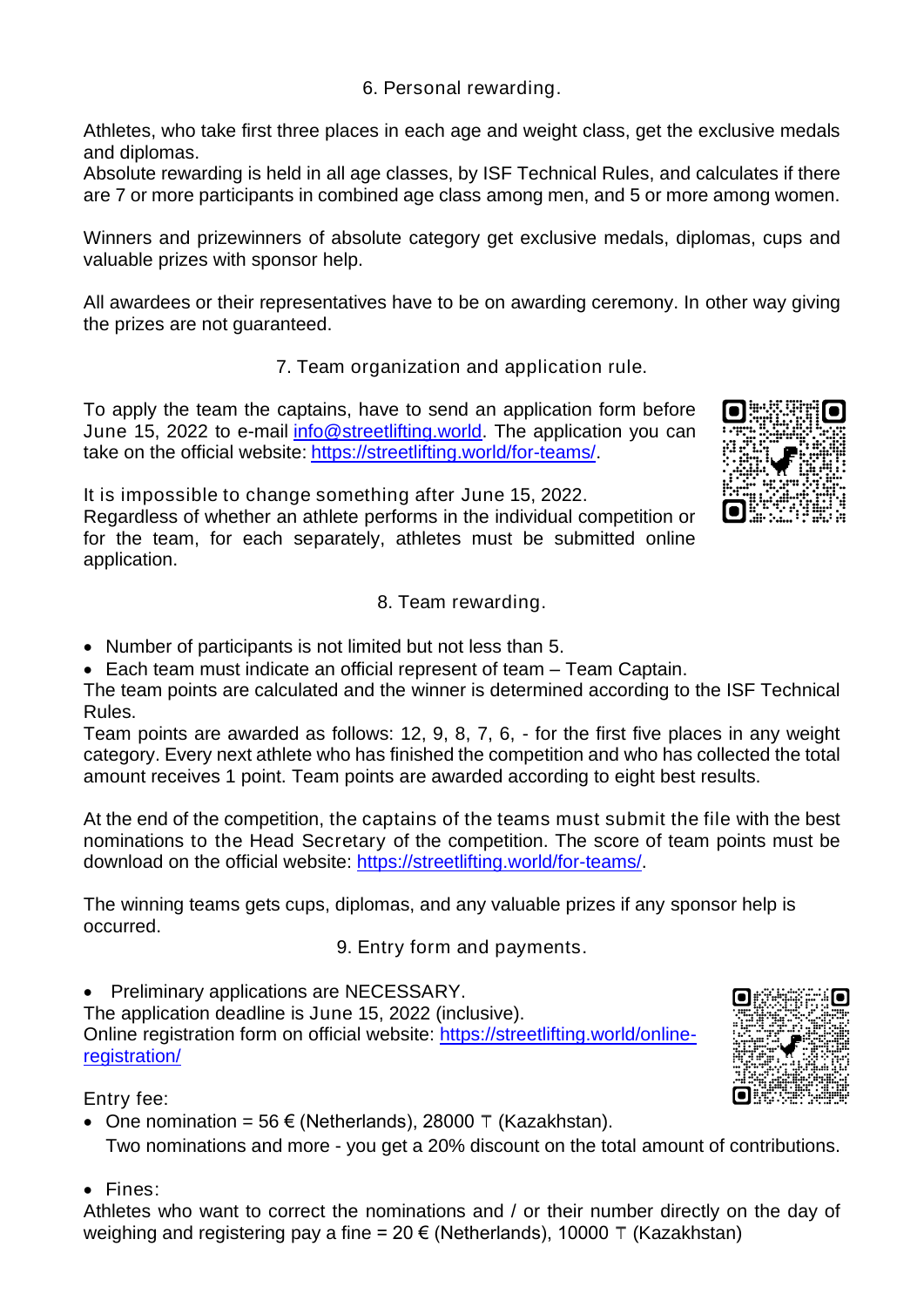**10. Registration of National and world records.**

**By the results of this championship world records of ISF will be fix. To get the records certificate special online form on official website needs to be send: [https://streetlifting.world/record-certificate/.](https://streetlifting.world/record-certificate/)** 

**You can find the current records on the official website of the federation at the link: https://streetlifting.world/records/**.



o



# **11. Funding.**

**The costs to organize a championship are borne by the organizers of the competitions, using funds attracted sponsors and entry fees of participants. Entry fees from participants will be spent on making original medals and cups for the winners, renting or buying sports equipment and paying off other expenses associated with holding a sporting event.**

**The costs of secondment, accommodation and meals of participants and their coaches have to be taken by sending organizations for athletes himself.**

## **12. The contract for participation in the competition.**

**Passing weighing procedure and registration, each athlete is required to sign the reverse side of the registration card. The fact of signing this card is the conclusion of an Agreement on the participation in the competition between the athlete and the organizers.**

**By signing the card, the athlete agrees with the clauses of this competition rule, as well as with all the points of technical regulations ISF Federation and all of its decisions taken before the start of the competition and published on the official website.**

### **Also, the athlete expressly agrees to the following conditions:**

- **Taking part in the competition, the athlete recognizes that it will require a maximum of physical and psychological stress, which entails a risk of injury or mutilation. Athlete assumes all risks associated with it, and bears full responsibility for any injury and mutilation, about which he known or not, that he can get.**
- **The athlete is realizing that he is responsible for the control of his health before taking part in the competition, thus confirming conducting regular medical check-up, and the absence of medical contraindications for participation in competitions, respectively, his full physical fitness and voluntarily insured his life and health on the period of participation in competition.**
- **Taking part in the competition, the athlete knowingly waives any claims in the event of injury or mutilation in this tournament, against ISF/EUSF Federations and ISF National Federations, the tournament organizers, the owner of the premises, directors, officers, employees, and assistants on the platform and all operating personnel of competition.**
- **Athlete voluntarily pays for all charitable contributions intended to repay the costs of the tournament, the production of awards merchandise and other expenses related to the sporting events.**
- **To conduct commercial photo or video filming, it is necessary to obtain accreditation from the organizing committee of the competition. All materials filmed and not accredited by photographers and video operators are considered freely distributed and the federation reserves the right to use them for its own purposes without the consent of the author if these materials appear in open sources.**